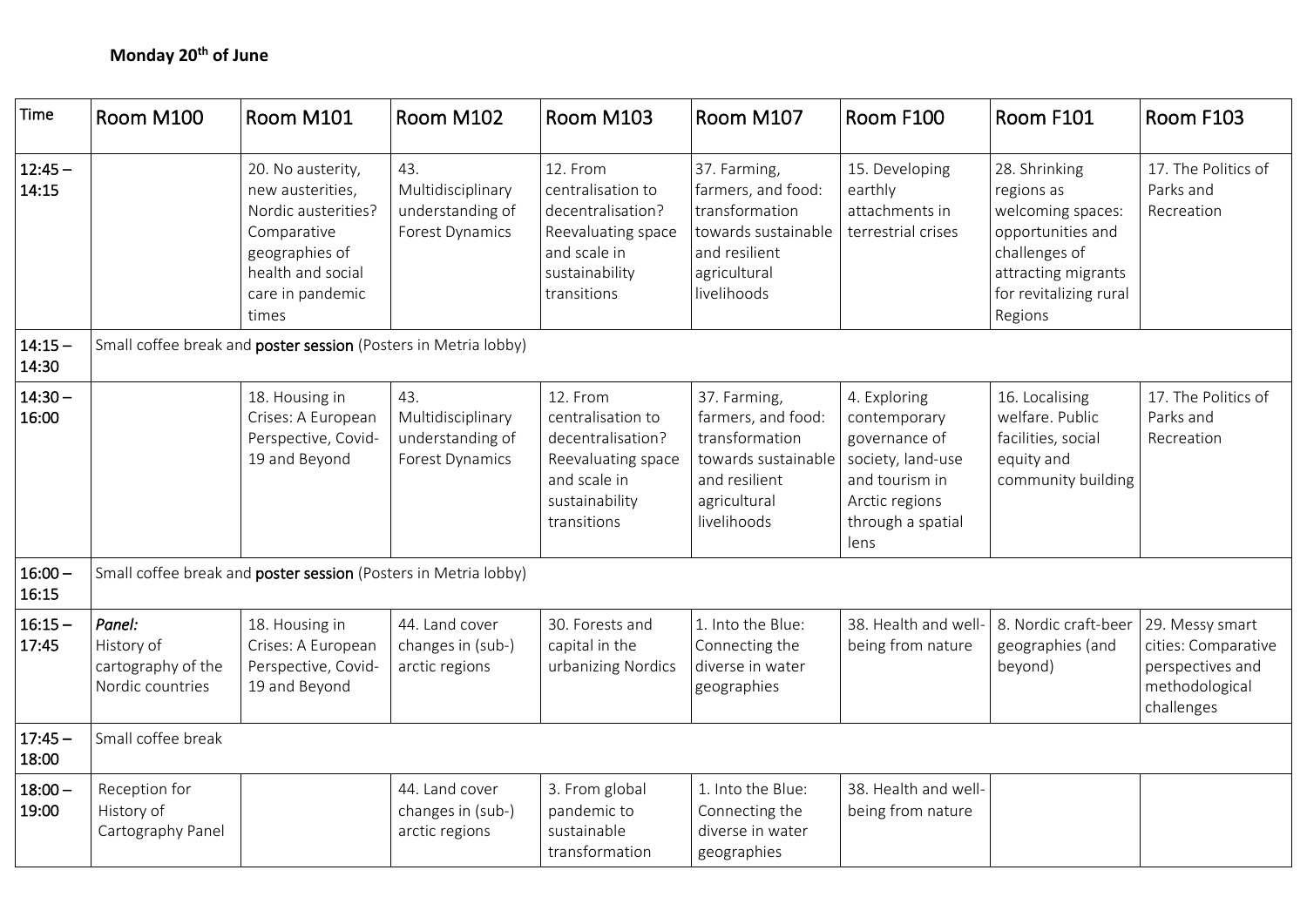| Time               | Room M101                                                                                 | Room M102                                                 | Room M103                                                                                          | Room M105                                                                                                                                          | Room M106                                               | Room M107                                                                                                   | Room F100                                                       | Room F101                                                            | Room F103                                                                                                       |
|--------------------|-------------------------------------------------------------------------------------------|-----------------------------------------------------------|----------------------------------------------------------------------------------------------------|----------------------------------------------------------------------------------------------------------------------------------------------------|---------------------------------------------------------|-------------------------------------------------------------------------------------------------------------|-----------------------------------------------------------------|----------------------------------------------------------------------|-----------------------------------------------------------------------------------------------------------------|
| 13:00<br>14:30     | 19. Mobilising,<br>producing and<br>contesting<br>transport and<br>mobility from<br>below | 42. Peatlands and<br>environmental<br>change              | 14. Sustainable<br>transformation<br>through the lens<br>of rural-urban<br>divide and<br>synergies | 35. Racism and<br>far right in times<br>of crises: The<br>political ecology<br>of the far right                                                    | 9. Post-COVID19:<br>whither the<br>borderless<br>world? | 40. Nordic legal<br>geography                                                                               | 46. Current<br>Developments in<br>Tourism<br>Geographies        | 11. The urban<br>and the rural -<br>(two) stories of<br>multiplicity | 34. Varieties of<br>Nordic<br>Neoliberalisms:<br>Changing Urban<br>Political<br>Economies in<br>Northern Europe |
| $14:30 -$<br>14:45 | Small Coffee break                                                                        |                                                           |                                                                                                    |                                                                                                                                                    |                                                         |                                                                                                             |                                                                 |                                                                      |                                                                                                                 |
| 14:45<br>16:15     | 10. Literary<br>geography                                                                 | 42. Peatlands and<br>environmental<br>change              | 14. Sustainable<br>transformation<br>through the lens<br>of rural-urban<br>divide and<br>synergies | 35. Racism and<br>far right in times<br>of crises: The<br>political ecology<br>of the far right                                                    | 9. Post-COVID19:<br>whither the<br>borderless<br>world? | 40. Nordic legal<br>geography                                                                               | 46. Current<br>Developments in<br>Tourism<br>Geographies        | 11. The urban<br>and the rural -<br>(two) stories of<br>multiplicity | 34. Varieties of<br>Nordic<br>Neoliberalisms:<br>Changing Urban<br>Political<br>Economies in<br>Northern Europe |
| $16:15 -$<br>16:30 | Small coffee break                                                                        |                                                           |                                                                                                    |                                                                                                                                                    |                                                         |                                                                                                             |                                                                 |                                                                      |                                                                                                                 |
| 16:30<br>18:00     | 10. Literary<br>geography                                                                 | 2.<br>Hydrogeography:<br>fluvial and coastal<br>processes | 14. Sustainable<br>transformation<br>through the lens<br>of rural-urban<br>divide and<br>synergies | 31. Nordic<br>Geography<br>Education:<br>Educational<br>continuum from<br>school geography<br>to higher<br>education and<br>continuous<br>learning | 9. Post-COVID19:<br>whither the<br>borderless<br>world? | 45. Beyond<br>numbers and<br>algorithms $-$<br>deep-diving into<br>the platform-<br>mediated gig<br>economy | Panel (M100?):<br>The state of<br>Nordic tourism<br>geographies |                                                                      | 34. Varieties of<br>Nordic<br>Neoliberalisms:<br>Changing Urban<br>Political<br>Economies in<br>Northern Europe |